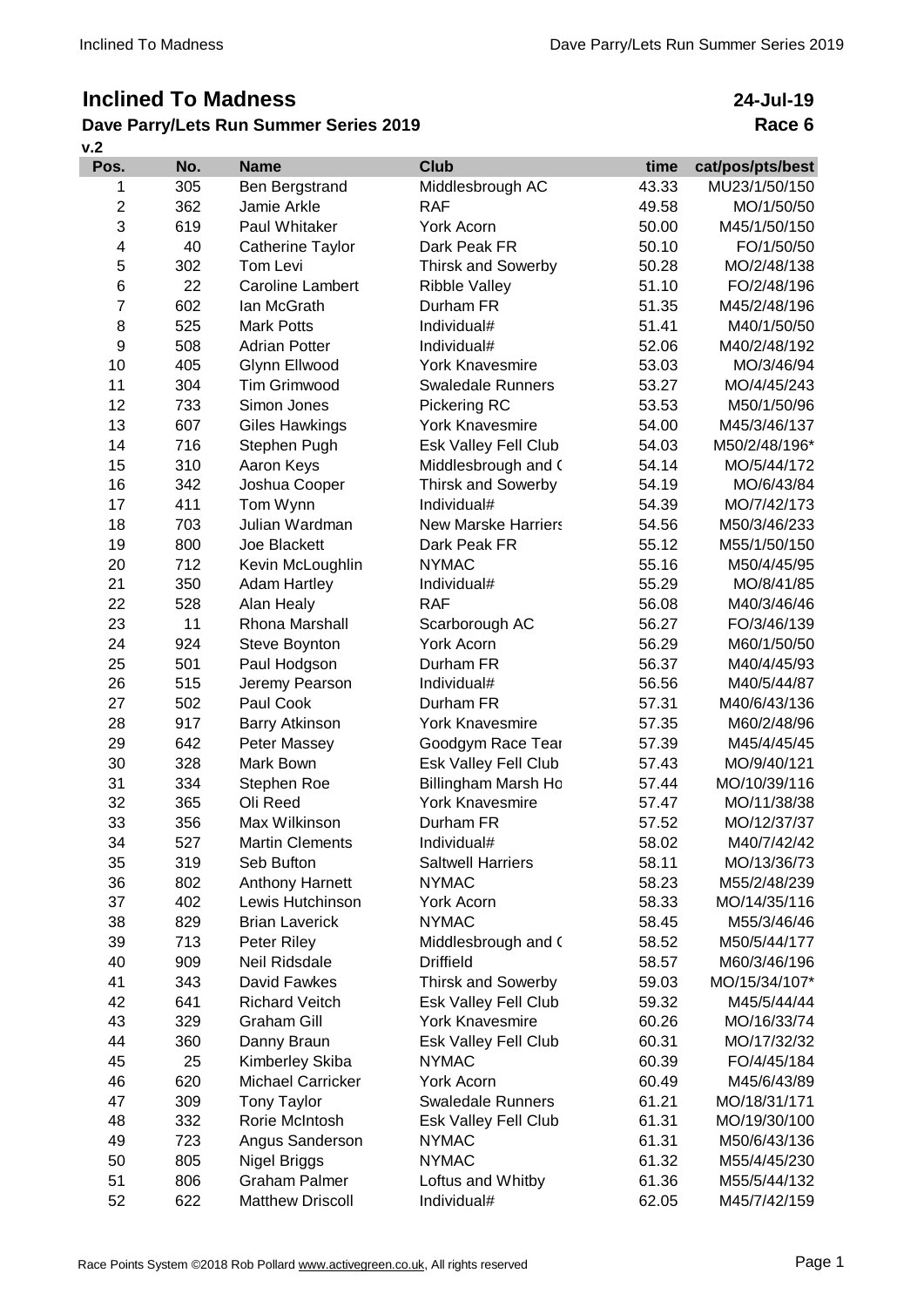| 53  | 354  | Owen Williams          | Individual#                 | 62.07 | MO/20/29/29    |
|-----|------|------------------------|-----------------------------|-------|----------------|
| 54  | 42   | <b>Katie Dodds</b>     | Individual#                 | 62.21 | FU23/1/50/50   |
| 55  | 333  | <b>Callum Sewell</b>   | <b>York Knavesmire</b>      | 62.22 | MO/21/28/70    |
| 56  | 526  | <b>Charles Butcher</b> | <b>Derwent Valley</b>       | 62.26 | M40/8/41/41    |
| 57  | 364  | <b>Mitchell Scott</b>  | Goodgym Race Tear           | 62.39 | MO/22/27/27    |
| 58  | 41   | Hannah Bradley         | Cumberland                  | 62.41 | FO/5/44/44     |
| 59  | 711  | Mark Evans             | Middlesbrough and (         | 62.42 | M50/7/42/165   |
| 60  | 907  | <b>Stephen Mummery</b> | Individual#                 | 63.07 | M60/4/45/141   |
| 61  | 808  | David Allison          | <b>NYMAC</b>                | 63.22 | M55/6/43/129   |
| 62  | 732  | <b>Gavin Coventry</b>  | Esk Valley Fell Club        | 63.32 | M50/8/41/84*   |
| 63  | 1    | <b>Esther Harrison</b> | <b>Thirsk and Sowerby</b>   | 64.07 | FO/6/43/86     |
| 64  | 804  | lan Latimer            | <b>NYMAC</b>                | 64.11 | M55/7/42/83    |
| 65  | 317  | Craig Haggart          | Goodgym Race Tear           | 64.31 | MO/23/26/92    |
| 66  | 254  | <b>Lorraine Hiles</b>  | <b>Thirsk and Sowerby</b>   | 65.04 | F55/1/50/148*  |
| 67  | 601  | Alan Simpson           | <b>Thirsk and Sowerby</b>   | 66.39 | M45/8/41/122*  |
| 68  | 43   | Sophie Smith           | Individual#                 | 66.50 | FO/7/42/42     |
| 69  | 151  | Diane Jobson           | <b>NYMAC</b>                | 67.08 | F45/1/50/196   |
| 70  | 21   | Laura Havis            | Middlesbrough AC            | 67.30 | FU23/2/48/198  |
| 71  | 722  | Paul Havis             | Individual#                 | 67.31 | M50/9/40/169   |
| 72  | 357  | David Laverick         | Individual#                 | 67.45 | MO/24/25/25    |
| 73  | 638  | David Teruit           | <b>Thirsk and Sowerby</b>   | 68.02 | M45/9/40/78    |
| 74  | 277  | Val Clarke             | <b>Darlington Harriers</b>  | 68.32 | F60/1/50/200   |
| 75  | 13   | Cassie Read            | <b>York Knavesmire</b>      | 69.01 | FO/8/41/170    |
| 76  | 925  | <b>Brian Beisly</b>    | <b>Selby Striders</b>       | 69.04 | M60/5/44/44    |
| 77  | 355  | David Peel             | Individual#                 | 69.29 | MO/25/24/24    |
| 78  | 976  | Michael Hetherton      | Pickering RC                | 71.22 | M70/1/50/200   |
| 79  | 100  | Caroline Graham        | <b>Swaledale Runners</b>    | 71.34 | F40/1/50/294   |
| 80  | 819  | David Robinson         | <b>NYMAC</b>                | 71.48 | M55/8/41/123   |
| 81  | 403  | Michael Boyd           | Individual#                 | 71.48 | MO/26/23/84    |
| 82  | 632  | David Wotton           | Claremont                   | 71.56 | M45/10/39/68   |
| 83  | 955  | Geoffrey Usher         | Individual#                 | 72.15 | M65/1/50/96    |
| 84  | 977  | <b>Richard Bromley</b> | <b>Selby Striders</b>       | 72.57 | M70/2/48/48    |
| 85  | 164  | Kelly Clapton          | Loftus and Whitby           | 73.33 | F45/2/48/48    |
| 86  | 923  | <b>Andrew Leon</b>     | Individual#                 | 73.45 | M60/6/43/43    |
| 87  | 959  | <b>Ged Hall</b>        | Individual#                 | 73.50 | M65/2/48/48    |
| 88  | 255  | <b>Hilary Coventry</b> | <b>Thirsk and Sowerby</b>   | 74.00 | F55/2/48/192*  |
| 89  | 30   | Melanie Ellwood        | <b>York Knavesmire</b>      | 74.16 | FO/9/40/124    |
| 90  | 260  | <b>Gill Boynton</b>    | <b>York Acorn</b>           | 74.20 | F55/3/46/46    |
| 91  | 922  | Paul Jackson           | <b>Sunderland Strollers</b> | 74.37 | M60/7/42/84    |
| 92  | 103  | Philippa Dolphin       | Individual#                 | 75.17 | F40/2/48/137   |
| 93  | 281  | Sue Morley             | Knaresborough               | 75.20 | F60/2/48/48    |
| 94  | 500  | <b>Wayne Martin</b>    | Individual#                 | 76.41 | M40/9/40/123   |
| 95  | 830  | <b>Daniel Simmons</b>  | Harrogate Harriers          | 77.20 | M55/9/40/40    |
| 96  | 256  | Barbara Beveridge      | Esk Valley Fell Club        | 78.41 | F55/4/45/226   |
| 97  | 166  | Sony Campbell          | <b>RAF</b>                  | 78.51 | F45/3/46/46    |
| 98  | 812  | lan Robinson           | Esk Valley Fell Club        | 79.15 | M55/10/39/196* |
| 99  | 3    | Fran Jeffrey           | <b>Thirsk and Sowerby</b>   | 79.50 | FO/10/39/120   |
| 100 | 165  | Lesley Stainthorpe     | <b>Selby Striders</b>       | 79.57 | F45/4/45/45    |
| 101 | 26   | Lauren Martin          | Individual#                 | 79.57 | FU23/3/46/144  |
| 102 | 608  | John Williams          | Esk Valley Fell Club        | 80.07 | M45/11/38/197  |
| 103 | 361  | Shingirai Mosakadza    | Individual#                 | 80.09 | MO/27/22/22    |
| 104 | 1000 | Ronnie Sherwood        | <b>New Marske Harriers</b>  | 80.37 | M80/1/50/200   |
| 105 | 109  | <b>Kelly Martin</b>    | Individual#                 | 80.44 | F40/3/46/138   |
| 106 | 200  | Helen Ashworth         | <b>Thirsk and Sowerby</b>   | 81.15 | F50/1/50/250   |
| 107 | 44   | Lucy Knight            | Individual#                 | 81.25 | FO/11/38/38    |
| 108 | 904  | Martin White           | <b>New Marske Harriers</b>  | 82.15 | M60/8/41/168   |
| 109 | 358  | David Tate             | <b>NYMAC</b>                | 82.26 | MO/28/21/21    |
|     |      |                        |                             |       |                |